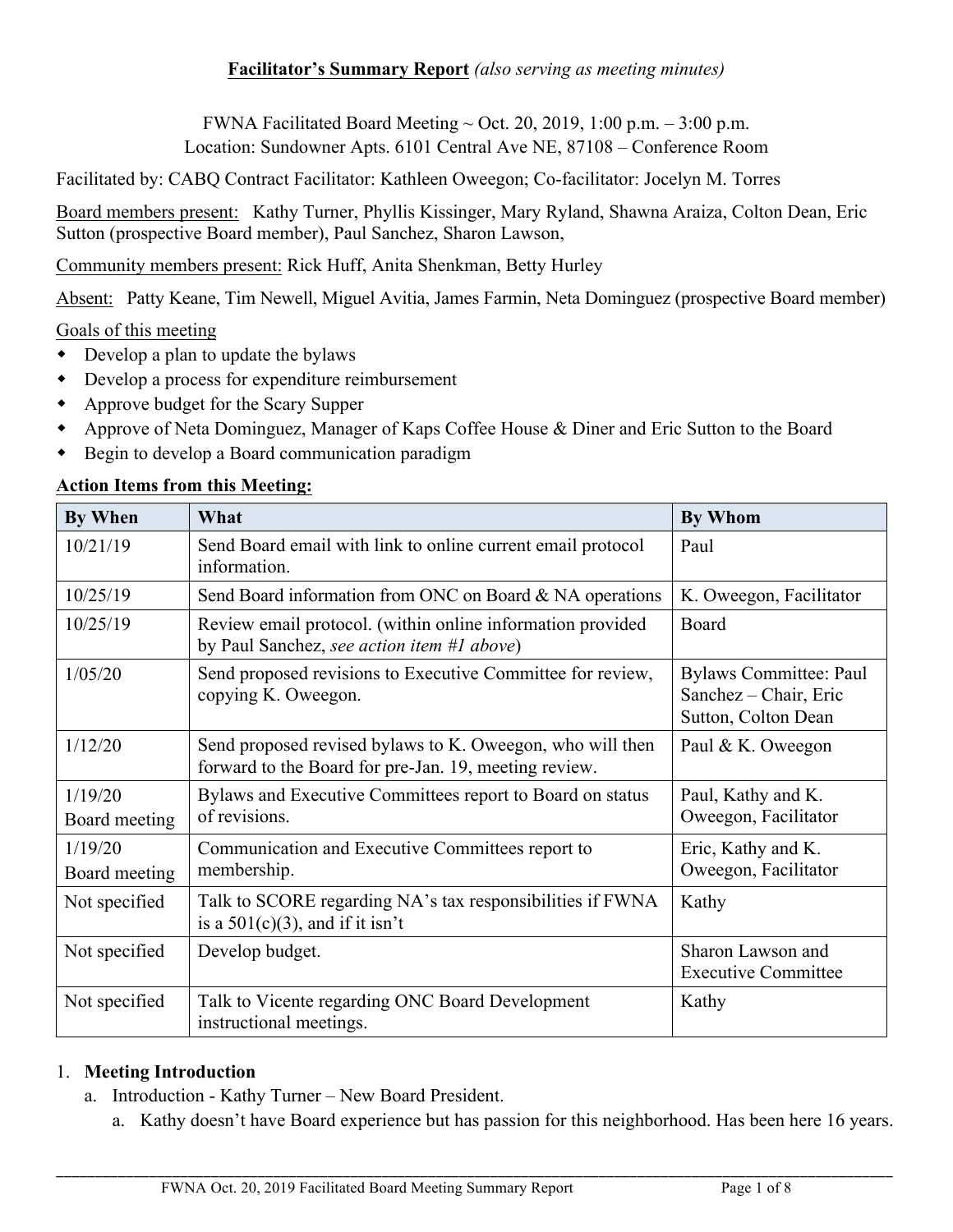# 2. **Approval of Aug. 4 minutes**

- a. Approved Kathy moved to approve Aug. 4 minutes and Phyllis seconded. Friendly amendment to accurately reflect participants.
- b. All in favor and none opposed.

# 3. **Agenda review/approva**l

- a. Informal vote approved unanimously.
- 4. **Bylaws Review/Q & A/Suggestions for revisions** *(See Also: Appendix A: Written comments on bylaws)*
	- a. Pg 1, Article I NAME, Line  $6$ 
		- i. no modifications.
	- b. Pg. 1, Article II PURPOSE, lines  $10-20$ 
		- i. Line 19 [regarding  $501(c)(3)$  reference]
			- 1. Kathy said she is not aware of whether we are a  $501(c)(3)$ , and asked group if anyone else knew. a. Nobody did.
			- 2. In the days prior to this meeting, Kathy emailed Vicente with the question, but hasn't heard back. Phyllis said she doesn't think Board is nonprofit.
			- 3. Eric pointed out the language of the Bylaws, "consistent with 501(c)(3)", which may only be a reference, but doesn't state FWNA is a  $501(c)(3)$ .
			- 4. K. Oweegon, noted that there are no references in the bylaws to IRS-required filings, and who is responsible for them, which normally are included in bylaws for  $501(c)(3)$  organizations. This further implies that FWNA may not be one.
			- 5. Mary said ONC should have that information.
			- 6. After clarifying that she is not a CPA or an expert in these matters in any way, K. Oweegon suggested that once the legal status of the NA is known, someone should research what the tax implications are, since if the NA is not a NPO, any dues or other funds collected by the NA, are considered taxable income.
	- c. Pg. 1, Article III OFFICE, Lines 24-25
		- i. Eric asked whether this wording needs to change if it is a  $501(c)(3)$ .
			- 1. K. Oweegon said reports of any change in the "Office", Executive Committee (perhaps entire Board), legal status, etc. need to be filed with whatever government bodies oversee their work (e.g. ONC, State, IRS, etc, as applicable)
		- 2. Kathy said ONC requires a report and announcement to membership.

# d. Pg. 1, Article IV – MEMBERSHIP, Lines 29-44

- i. Sections 2-4
	- 1. Are vague and should be clarified
- ii. Sections 2-4 seem related, so might be put in consecutive order
- iii. Section 4
	- 1. Eric asked what this means.
	- 2. K. Oweegon said this is an area to be reviewed and possibly amended, at least for clarity.
- iv. Section 5
	- 1. Refer to dues, which haven't been collected for a while.
	- 2. Membership dues should be reinstated and collected.
	- 3. Kathy said PayPal should be included as an optional way to pay dues.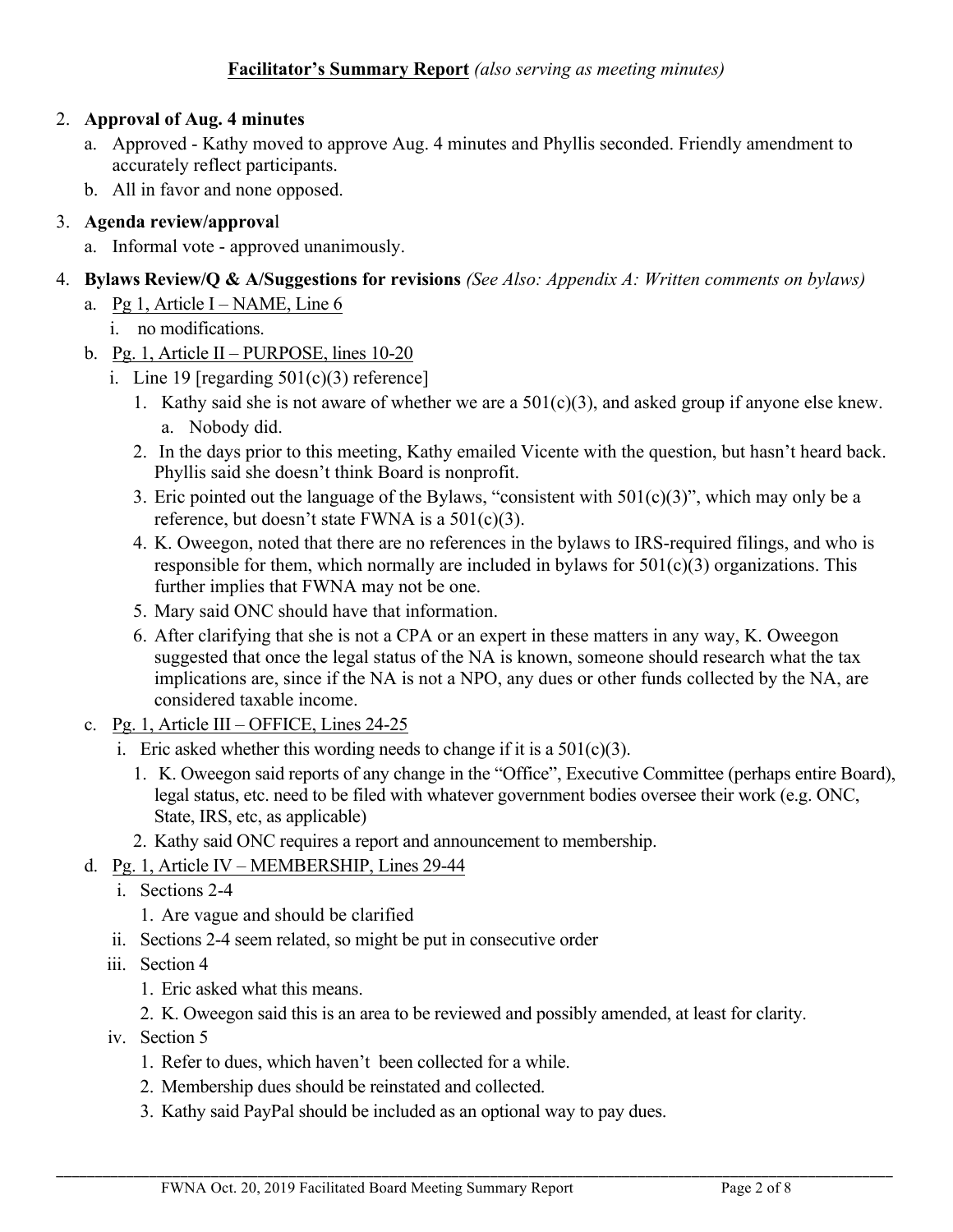- e. Pg. 2, Article V OFFICERS AND THEIR ELECTION, Lines 3-34
	- i. Section 1
		- 1. Staggered terms should be reviewed and clarified, per Eric.
		- 2. Kathy says we need opportunity for more Board members.
	- ii. Section 2
		- 1. Kathy says Board is out of compliance because neither Kathy nor Paul were previously on the Board before becoming President and Secretary, respectively, since no existing Board members were willing/able to accept those roles
			- a. Need clarification on the specific implications of this.
		- 2. May want to add language that specifies what to do if no current Board member is willing to step into an Officer's role.
		- 3. Paul noted that his roles on the boards of both FWNA and the District 6 coalition may also be out of compliance, due to possible conflict of interest.
		- 4. Needs to be reconciled with language in Sections  $4 \& 5$
	- iii. Section 4, Lines 16-17
		- 1. Needs to be reconciled with Section 2 above, and Section 5 below
	- iv. Section 5, Lines 19-20
		- 1. Eric says this is not being complied with right now.
		- 2. Sections 2, 4 and 5 need to be reconciled.
- f. Pg. 2, Article VI DUTIES OF THE OFFICERS, Lines  $38-49 \&$  Pg. 3 Lines 1-13
	- i. Section 4
		- 1. Kathy asked about Treasurer reports
- g. Pg. 3, Article VII COMMITTEES, Lines 17-22
	- i. Section 1
		- 1. Kathy asked the question of how committees can be formed.
- h. Pg. 3, Article VIII EXECUTIVE COMMITTEE, Lines 26-27
	- i. LINE 26 Eric: We need to define what is meant by "act for the group".
- i. Pg. 3, Article IX MEETINGS, Lines 31-49, Pg. 4, Lines 2-5
	- i. Section 1
		- 1. Kathy noted that the regular meetings of the general membership have never been in April and have instead been in July.
	- ii. Section 2
		- 1. Notice of Meetings What is meant by "reasonable attempt"? Should that be specified?
		- 2. Should the amount of notification time in advance of a meeting be specified?
- iii. Quorum It was noted that there is no definition of a quorum in this document; that should be corrected.

- j. Pg. 4, Article  $X$  MONETARY MATTERS, Lines 9-18
	- i. Section 1
		- 1. Phyllis asked who does this?"
	- ii. Section 2
		- 1. Paul says that Bylaws don't allow for the Board to pay vendors.
- k. Pg. 4, Article XI PARLIAMENTARY AUTHORITY, Lines 22-23
	- i. Kathy prefers modified Parliamentary procedures.
- l. Pg. 4, Article XII , Lines 35-37 No modifications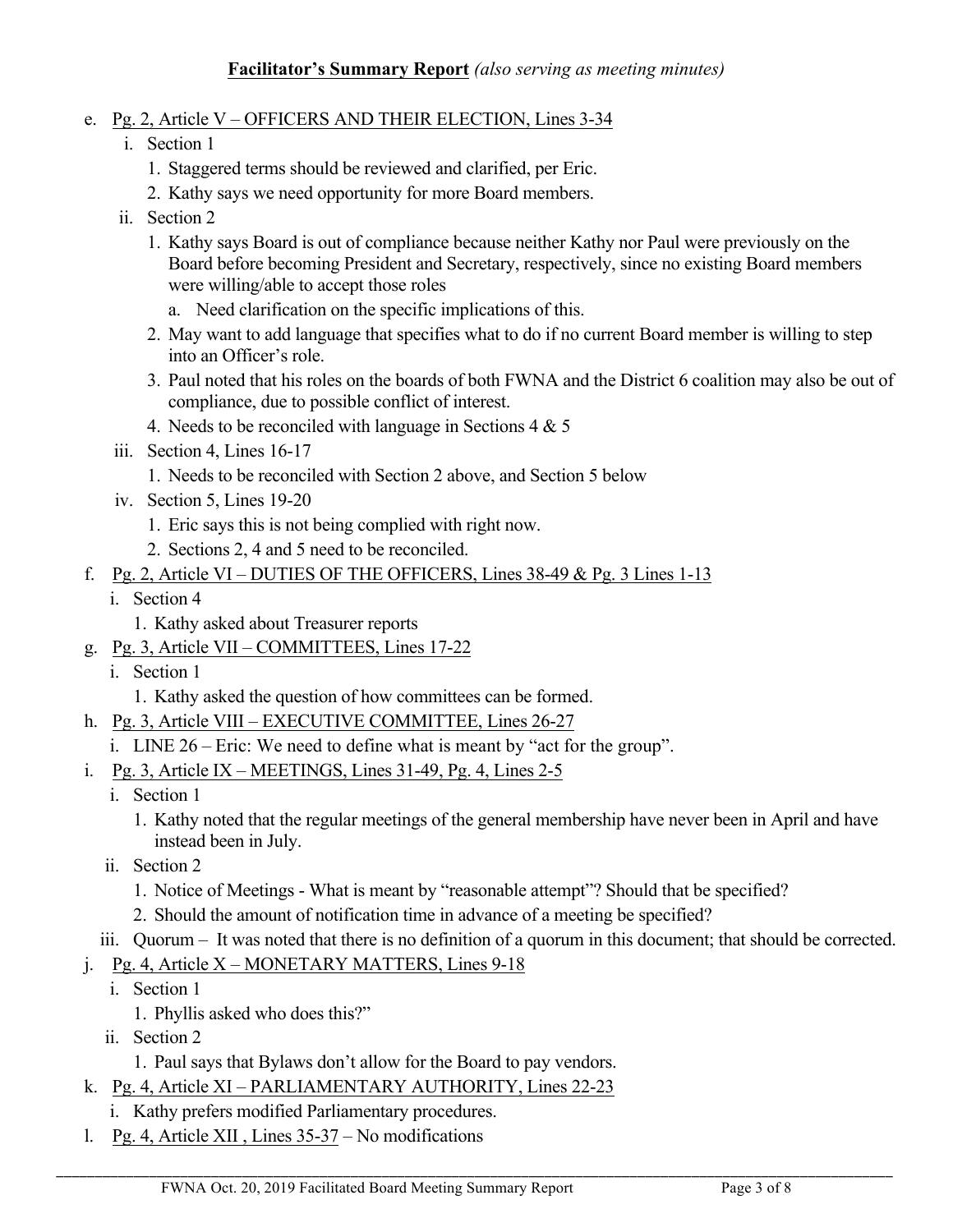## 5. **Form bylaws committee to propose revisions/updates**

- a. Eric, Paul & Colton Kathy appointed all Committee Members and designated Paul as Chair.
- b. Paul asked whether the Executive Committee can review and approve Bylaws before the next meeting.

# 6. **Timeline for bylaws revisions**

- a. By Jan 5, 2020, the Bylaws Committee will send proposed Bylaws to the Executive Committee. [*See* Action Items – page 1]
- b. By Jan. 12, 2020, the Executive Committee will review and vote on acceptance of the revised bylaws, and forward them to K. Oweegon, who will include them in her 1/12/20 meeting reminder, along with the agenda. [*See* Action Items – page 1].

## 7. **Process developed for expenditure reimbursement.**

- a. Kathy requires reimbursement. Everyone needs to know what is being spent.
- b. Discussion:
	- i. Is it possible that an email non-response can be taken as agreement with the reimbursement?
	- ii. Executive Committee members can request reimbursement before expense via email, with "Request for Expenditure" in the subject line, and request approval within two business days.
	- iii. Reimbursement requests should be sent to President first then, per Sharon Lawson, the President will sent to Executive Committee.
	- iv. Paul Google provides an electronic vote option, which will be reviewed by the Bylaws Committee.
	- v. Sharon Lawson Don't we need to set a budget regarding year's expenditures? [*See* Action Item].
- c. Reimbursement process tabled pending Communication Committee report.

# 8. **Fund-raising**

- a. Paul how do Boards raise money if they are not  $501(c)(3)$ ?
- b. There are documents for Board Development provided by ONC, which may help clarify this and other questions.
	- i. K. Oweegon will email these documents to the Board [*See* Action Item].
- c. K. Oweegon There may be a fiscal agent (a non-profit organization) through which a for-profit organization can channel grant money.
	- i. NPOs serving as fiscal agents usually charge a fee for this, because they are the ones then responsible for assuring the grant is fulfilled.
- d. Paul If you move to nonprofit that will complicate things regarding the coalition.
	- i. District 6 just became nonprofit. One intention behind that is to be able to serve as a fiscal agent.

\_\_\_\_\_\_\_\_\_\_\_\_\_\_\_\_\_\_\_\_\_\_\_\_\_\_\_\_\_\_\_\_\_\_\_\_\_\_\_\_\_\_\_\_\_\_\_\_\_\_\_\_\_\_\_\_\_\_\_\_\_\_\_\_\_\_\_\_\_\_\_\_\_\_\_\_\_\_\_\_\_\_\_\_\_\_\_\_\_\_\_\_\_\_\_\_\_\_\_\_\_\_\_\_\_\_\_\_

# 9. **Board Development**

- a. ONC regularly provides training workshops for Board Development
	- i. K. Oweegon will follow up with more details. [*See* Action Item].

# 10. **Review & vote on budget for the Scary Supper**

- a. Need for proposed budget for Scary Supper.
	- i. Kathy said that per Miguel \$200.00 was spent last year.
- b. Some young neighbors volunteered to purchase decorations and decorate.
- c. Kathy proposed a budget of \$220.00.
	- i. \$20.00 is reimbursement for decorations.
- d. Phyllis asked where money would come from.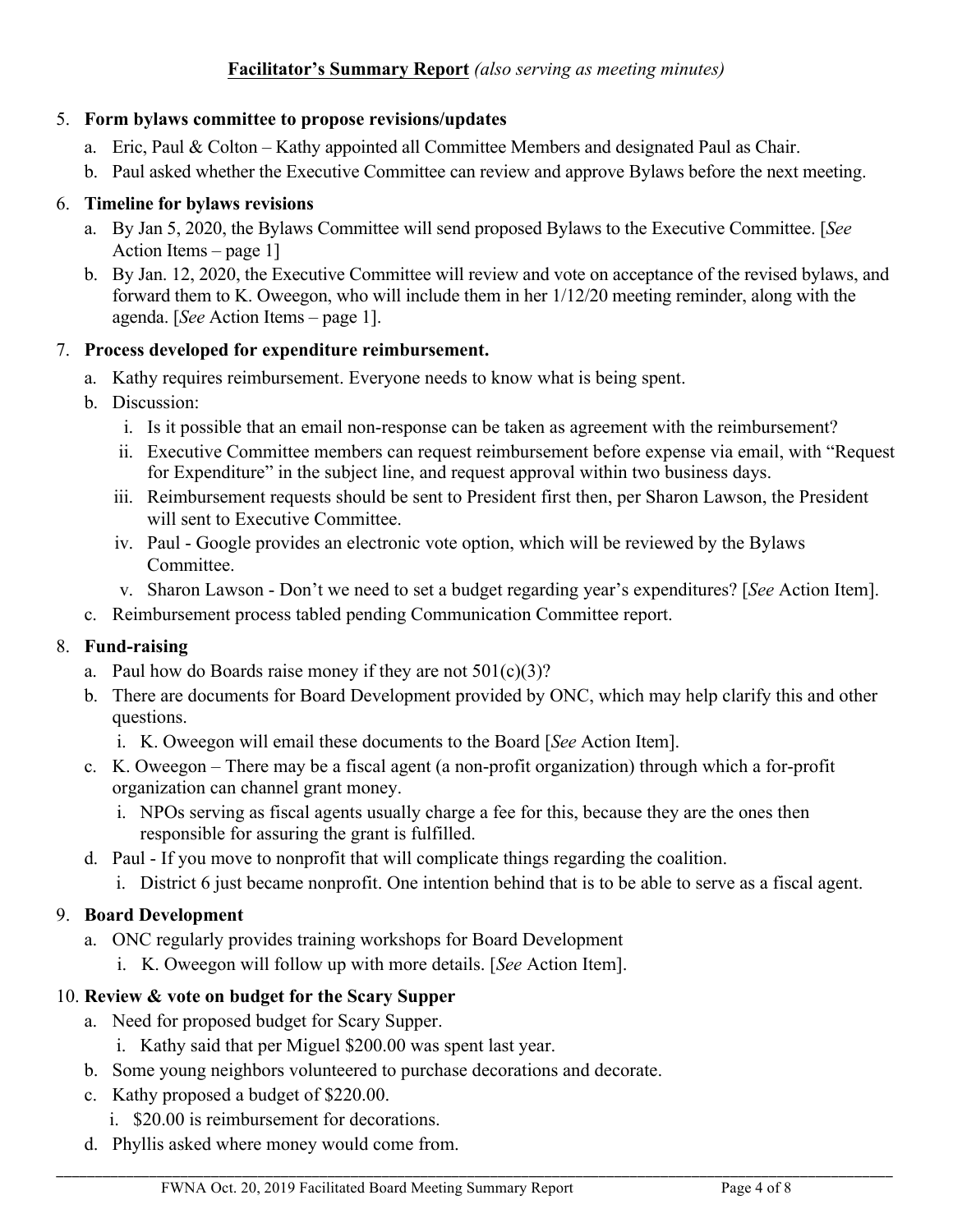- e. Kathy noted that FWNA currently has approximately \$1,010.00 in the bank.
	- i. Kathy has been receiving money from neighbors.
	- ii. K. Oweegon asked whether these donations are taxable. If you are nonprofit, donations are not taxed. If for profit, Fair West may need to declare as income to IRS.
	- iii. K. Oweegon mentioned that SCORE (Service Core of Retired Executives) may be helpful in answering nonprofit questions.
	- iv. Kathy will check with SCORE on this issue.
- f. Kathy moved for a \$220.00 budget for Scary Supper, with a second from Sharon.
	- i. Regarding donations, the NA needs receipt, even if no reimbursement.
- g. All voted in favor of the \$220.00 budget for Scary Supper; none opposed.
- 11. **Vote on new Board members:** Neta Dominguez, Manager of Kaps Coffee House & Diner and Eric Sutton
	- a. The Board unanimously approved both new members.
	- b. Eric suggested that both be provisional, with no voting rights, to stay in compliance with existing Bylaws, which limit Board members to 11, which was the number of members on the Board before Neta & Eric were voted on.
		- i. They would be made permanent once Bylaws are amended or clarified regarding number of Board members.
		- ii. All agreed with this approach
	- c. Kathy suggests that Eric be in charge of membership, which was tabled.
	- a. The decisions noted above will be communicated to Neta.
- 12. **Board communication paradigms Part 1** Brainstorm e-mail best practices
	- a. **Result (to be used for now, pending refinement) – Board to Board E-mail Communications**:
		- i. Concise, topic-specific subject line (to facilitate timely reply and ease of reference at a later date)
			- 1. If your response to an email contains a different topic, create a new email with a topic-specific subject line
		- ii. In the  $1<sup>st</sup>$  line of the email, state the priority of the email (low, medium, high), and the timeline for response, and consequence for no response (Ex: "High-priority, response needed by 5pm Saturday, no response will be considered to mean agreement".)
			- 1. If an email concerns expenditure or reimbursement of funds:
				- a. "No response will be considered to mean agreement" should not be used.
				- b. Reponses should be sent within 2 business days
		- iii. Body of email concise and to the point for clear, easy review and response
		- 1. Bulleted lists are helpful
	- b. Discussion
		- i. Paul wants to be able to determine priority on email communication.
			- 1. Color code or timeline.
			- 2. Response by date.
			- 3. Consequence for no response.
		- ii. Newsletter services should be a salaried position [parking lot item].
		- iii. Colton: Emails require language regarding communication responsibility.
		- iv. Eric says it's helpful to itemize topics in emails.
			- 1. Subject line pertinent to content and email organization.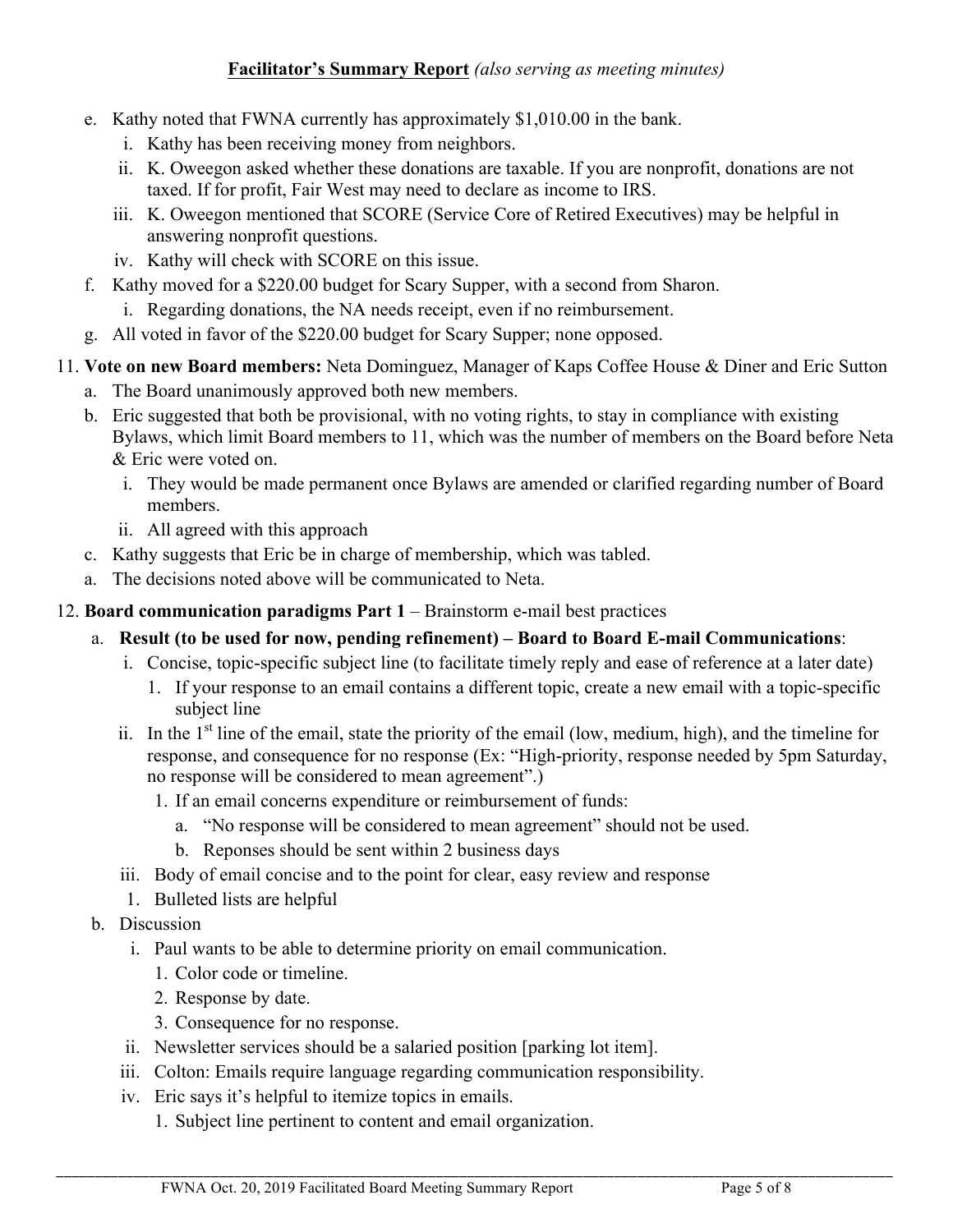- c. Paul will send email with link to email protocol as of 10/21/19 and Board will review as of 10/25/19. [*See* Action Items].
- d. Priority of topic needs to be communicated in first line of email as High, Medium or Low.
- e. Sharon says subject titles should say priority.
- f. "General" will mean not important.
	- i. Otherwise, subject line should be very specific; time-sensitive, action inspiring phrases.
- g. Timeline can be indicated in body of email per Shawna first line. Consequence for no response per Paul – if no response as of deadline, then it is a yes (i.e. 2 business days).
- h. Eric This needs to be fleshed out in determining on importance of the email topic.
	- i. What is the response percentage?
- i. Kathy, ask for reimbursement, high priority, 24 hours, consequences, purpose.
- j. K. Oweegon concern regarding "silence is assent": It's dangerous to use this policy when the email is about expenditures or reimbursement.
	- i. Sharon said once there is a budget there will be preapproval for certain expenditures.
- k. Mass communication platform discussion:
	- i. Sharon wants a central receiving hub where one person sends emails out.
		- 1. We don't want email overload.
		- 2. Need a process regarding categories that go into hub.
	- ii. Colton suggests incorporating a blog or link to their website for broader NA or for Board communication.
		- 1. This will reflect comments like NextDoor.
		- 2. Board communication remains private.
	- iii. Paul says we need the right tool for website communication Slack is used in the Democratic Party. Communication Committee should propose Website platform to Board.
	- iv. Shawna Board and membership communication are different topics. Website platform would have to be built.
- l. Outcome of discussion:
	- i. Kathy appointed Eric as Communication Committee Chair and also appointed members Sharon, Shawna and Colton to the committee.
		- 1. Sharon is primarily interested in Board communication.
	- ii. The Communication Committee is tasked with:
		- 1. Reviewing the above discussion and creating proposed communication protocols and paradigms for the Board to review and vote on in the Jan. 19, 202 meeting.
		- 2. Researching communication platforms to propose to the Board for use in mass communications within the Board, and with the NA.
	- iii. The Communication Committee will report to K. Oweegon on Jan. 12, 2020, who will then forward to Executive Committee, and include them in her 1/12/20 meeting reminder, along with the agenda.. [*See* Action Items Pg. 1].
	- iv. Communication Committee and Executive Committees will report to membership Jan. 19, 2020. [*See* Action Items Pg. 1].

- 13. **Neighbors' input** (time divided equally between those who wish to speak)
	- a. No comments.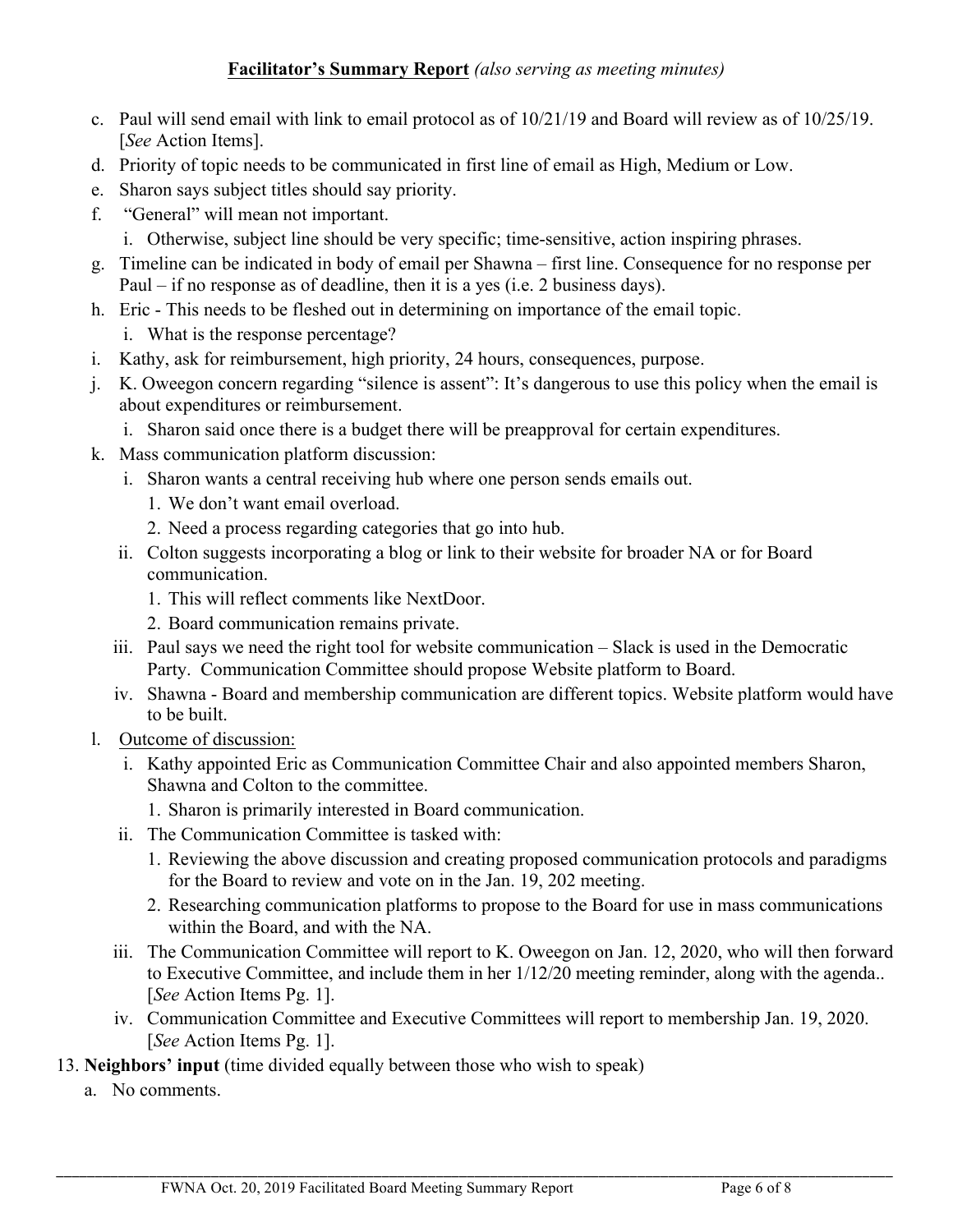#### 14. **After this meeting....**

- a. Report K. Oweegon will provide to Executive Committee as of 10/25/19.
- b. Next steps *See also* Action Items and Board Discussion Items.
	- i. Meetings should be announced 30 days in advance.
	- ii. Posting Minutes:
		- a. Kathy would like to post minutes on the website once they are approved.
		- b. Can post last meeting's minutes (August 4, 2019), because they have been approved in today's meeting.
		- c. Motion to put draft minutes from this meeting on website. Kathy moved and Paul seconded. i. Unanimous vote in favor of motion.
	- iii. K. Oweegon has put draft watermark on document, which she will send to Board in PDF form for posting.
- c. Next meeting Jan. 19, 2020 1:00 3:00p.m. Location: TBD

### **Meeting Adjourned**.

### **Parking Lot Items**

1. Newsletter services should be a salaried position [Sharon's suggestion]. (10/20/19 meeting)

*[Post-meeting suggestion from Facilitator: Parking Lot Items should be a continuing list at the end of all meeting Minutes until they are addressed in a meeting agenda. They should include the date they were initially brought up, to remind the Board to give them timely attention.]*